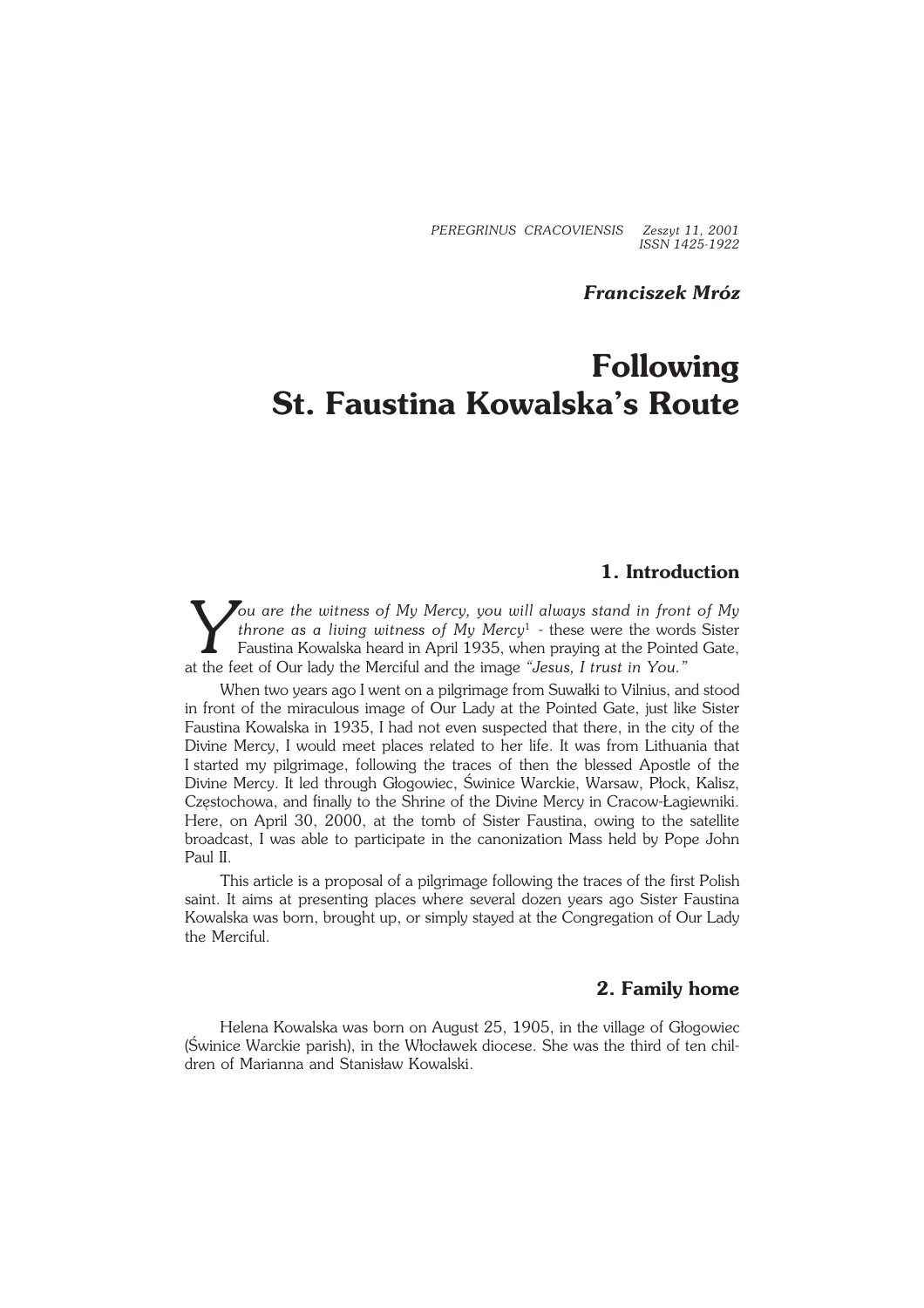26 *Franciszek Mróz*

#### Fig. 1. Sanctuaries of the Divine Mercy in Poland and other places connected with Sister Faustina Kowalska

The faith was an important element in the life of the Kowalski family. Daily prayer, morning singing of the *Canonical Hours to the Blessed Virgin Mary*, observing fasts, participation in Church feasts, and work filled Helena's life from her earliest years.

The atmosphere of her family home was best described in the words from her *Diary*, after her last visit in Głogowiec, on February 15, 1935, when she met her ill mother: *"After the greetings, we all fell to our knees to thank God for the grace*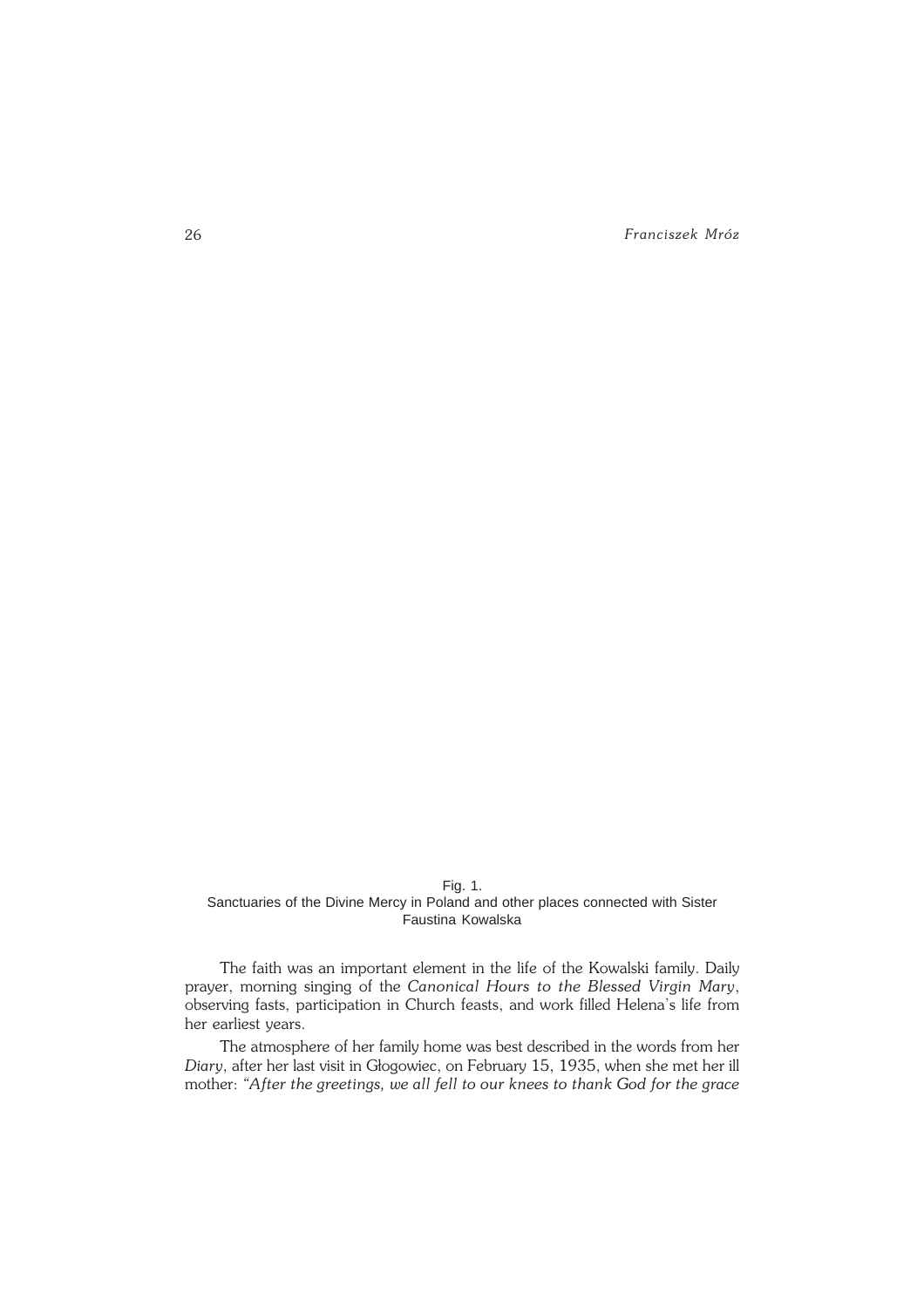*to have been able to see each other once more in our lives. When I saw my father at prayer, I was ashamed that I myself, after all those years at the co− nvent, could not pray so honestly and so ardently, therefore I constantly thank God for such parents".*<sup>2</sup>

The Kowalski family made a living on a small farm and carpentry done by the father. Sister Faustina's parents brought up their children in a great love of God and other people, teaching then to work hard.

This family atmosphere of prayer, work, respect and love for other people, had a great impact on the religious life of young Helena. In her *Diary*, she later described her first personal contact with God, which took place when she was seven: *"At the age of seven, for the first time I heard the voice of God in my soul, or an invitation to a more perfect life, yet I have not always been obedient* to the voice of grace".<sup>3</sup>

At the age of nine, she made her first confession and took her first Commu− nion at the parish church in Świnice. Since then, the Eucharist taken on Sundays was the most important element of her life. Helena stood out from her brothers and sisters as well as from children of her age, due to her religiousness, obedience and hardworking.

At the age of twelve, she began education at school in Świnice Warckie, yet she attended it only for three years, as she had to make room for younger brothers and sisters.

In Głogowiec, situated 2 km south of Świnice Warckie, there is a small modest house of the Kowalski family, the place where Sister Faustina was born. Built ca. 1890 of Rożniatów rock, since 1983 it has belonged to the parish of Świnice Warckie. Owing to the activities of the parish priest, Stefan Spychalski, in the years 1992−1993, it was renovated, and a museum of Sister Faustina's relics was organi− sed there. It houses many items and pieces of furniture from the time of her chil− dhood and youth.

Special attention must be given to a room to the left of the entry, which now houses the bed: here, the third child of the Kowalski family, Helena, was born. Nowadays, at one of the walls there is the image *"Jesus, I trust in You"*, which had hung in the parish church in the years 1955−1983. In another room we may see carpenter's workshop of Sister Faustina's father, who supplemented his income from a farm with his carpentry work. For many years, the workshop had been stored by son, Stanisław, in Łódź. After his death, it returned to its original place.

The museum supervised by Fr Spychalski, is willingly visited by a number of pilgrims both from Poland and abroad, who say a special prayer there, and sign the *Book of Pilgrimage*.

Two days after her birth, Helena Kowalska was baptised at the parish church in Świnice Warckie, a small village in the Kolska Valley<sup>4</sup> , in Łódź Voivodeship, west of Łęczyca. The original documents of baptism in Russian and in Polish are now stored at the parish of Świnice.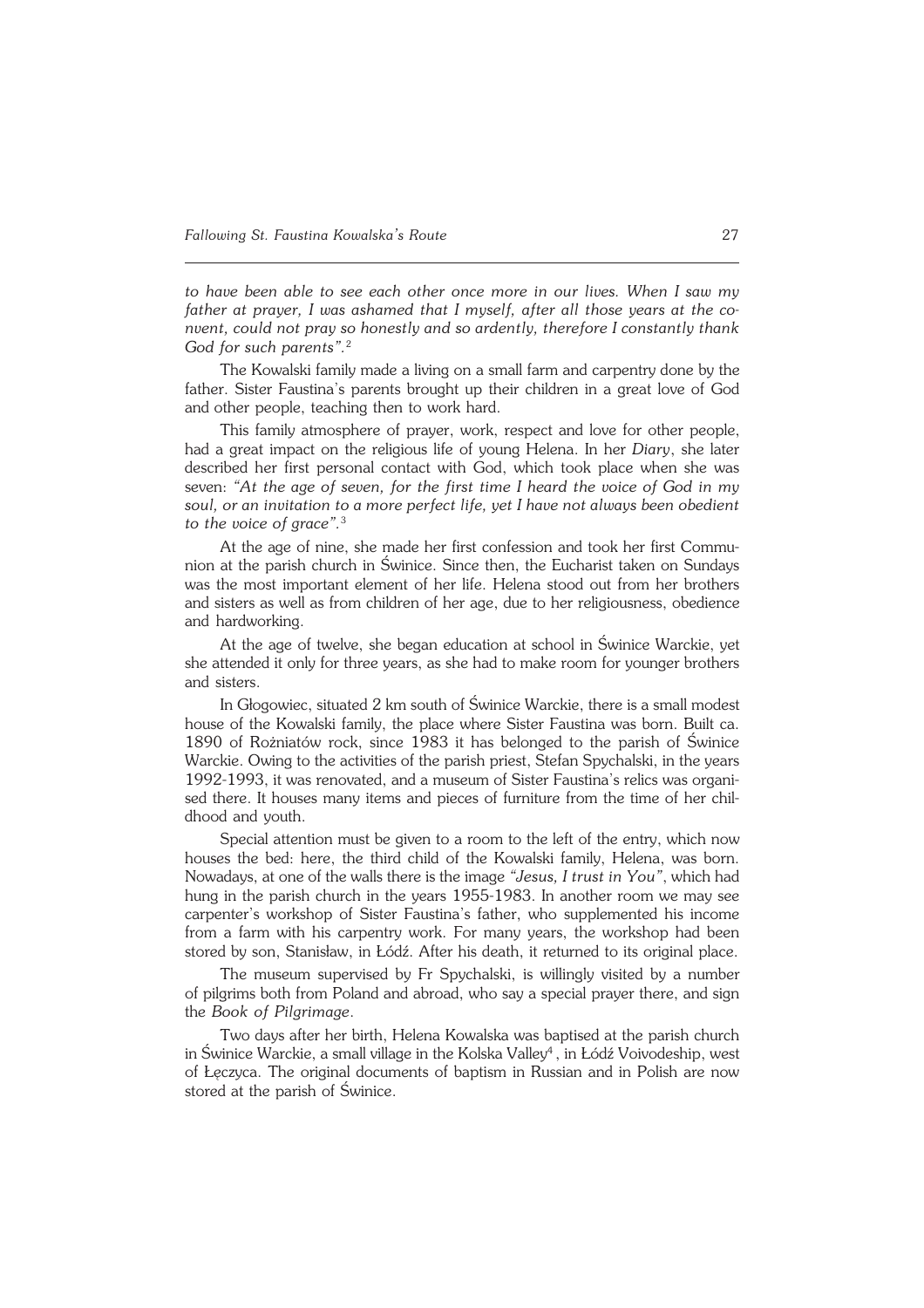The present parish church of St. Casimir in Świnice Warckie (consecrated in 1882), was built of stone in 1859 replacing an earlier wooden church. The church was founded by Kazimierz Karwowski, the landowner of the village. This was the church where Sister Faustina was baptised, here her enlightenment took place, here she experienced her first confession and Communion, and spent many hours at prayer and adoration of Jesus in the Holy Sacrament until she was seventeen: *"Ohow Icould pray at this little church!*, she wrote in her *Diary* after her visit at home inFebruary 1935. *I remembered all the instances of grace I was granted there, and which I did not understand then, and misused them".*<sup>5</sup>

The interior of the church presents three altars, including the high altar where the large painting *"Jesus, I trust in You"*, was placed in 1983. It was painted by the artist from Kalisz, Bronisław Owczarek, and has a characteristic background and the crown of glory in the form of the shining cross. The side altars contain a copy of the icon of Our Lady of Częstochowa (which was in the high altar until 1983), and St.Casimir, the Prince (the patron of the church).

Following the beatification of Sister Faustina, a painting with her image, pain− ted in 1993 by the artist from Łódź, Janina Kwiatkowska, was placed in the church together with her relics (a piece of her right rib), which have been exposed in a wall altar, at the baptistery. Among six stained−glass windows of the church, I must mention the window made according to Sister Faustina's vision of Jesus, designed by Professor Władysław Kiliana.

Since 1983, every first Sunday of July has seen a celebration of the Divine Mercy, and since the beatification, also of the Blessed Sister Faustina, at her Bap− tistery. The time was chosen by the parish priest of Świnice Warckie, Fr Stefan Spychalski, who has held his office for 18 years, and approved by the Diocesan Curia in Włocławek; the feast is related to the celebration of the Most Precious Blood of Lord Jesus, which used to be celebrated on July,  $1^{st}$ .

Implementing the idea of Pope John Paul II, expressed in his Bull *Incarnatio− nis Mysterium*, establishing the Great Jubilee of the Year 2000, the Bishop of Wło− cławek, Bronisław Dembowski, proclaimed the church as a station of the Way of the Cross.

Since the day of canonisation, according to the parish priest, the number of pilgrims visiting the shrine has risen. The parish house at Świnice stores a thick *Book ofPilgrims*, which already has two volumes, where Fr Spychalski records all the groups of pilgrims. As he says: *"pilgrims coming to the church of baptism,* take the example from Pope John Paul II at his family church in Wadowice, and kiss the baptistery where Helena Kowalska was baptised. They also kiss the *relics bywhich the priest blesses them"*. Apart from the baptistery, pilgrims are also attracted by the confessional where Helena benefited from the grace of the sacrament of reconciliation.

By the way from Świnice Warckie to Głogów, frequently taken by Helena Kowalska several dozen years ago, the villagers established a road−shrine with asta−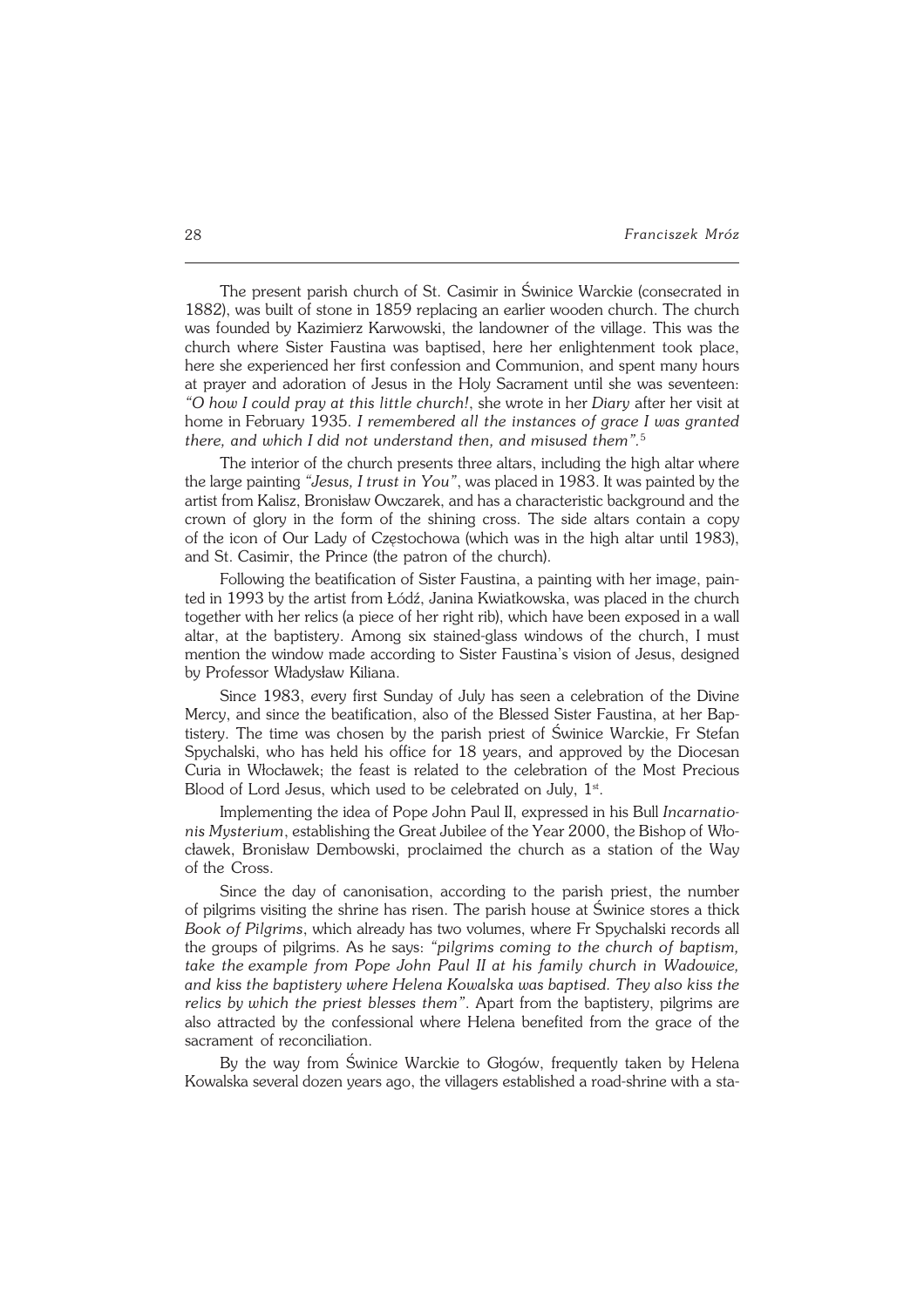tue of the Merciful Jesus as a votive for her canonisation, which is now called *"Welcome to Pilgrims"*.

On the first Sunday of July, Świnice organised the thanksgiving for the cano− nisation of Sister Faustina, attended by eleven dioceses of central Poland. The concelebrated Mass was conducted by Archbishop Władysław Ziółek, and the homi− ly was presented by the Primate of Poland, Cardinal Józef Glemp.

According to Fr Spychalski, *"Lord's calling was always present near Sister Faustina. She was personally selected by Jesus for a special mission. Certainly, this can be related to the mission imposed on the Apostles:* «*Go forth to every part of the world, and proclaim the Good News to the whole creation […]*» (Mark, 16,15), *as after 2000 years, the Saviour prepared, directed, and sent Sister Faustina with a saving act of mercy: Now, I am sending You to the entire humanity with My Mercy…".*

# **3.** *"Vanity of life"*

At the age of sixteen, Helena left her family home and went to Aleksandrów Łódzki, where she worked as a servant of Leokadia Bryszewska, owner of a bakery and a shop. According to her, Helena was a good, hardworking girl. The Bryszewski family were satisfied with her work. One day, Helena experienced a mysterious vision of "brightness" there, after which she returned home, asking her parents for a permission to enter the convent.

Probably during this several−month stay in Aleksandrów Łódzki, she received the sacrament of confirmation in the local parish church.

After Helena's return from Aleksandrów, the parents, not wishing to lose their best child, refused her the permission to enter the convent, pointing to thelack of money for her dowry.

In September, 1993, the parish priest and inhabitants of Aleksandrów Łódzki founded the plaque placed on the house at 1 Maja Street, where Sister Faustina lived and worked for several months, which reads: *"This is the house where, in the apartment of Leokadia and Kazimierz Bryszewski, in 1921 Helena Kowalska worked as a servant, later known as Sister Maria Faustina in the Congregation of Our Lady the Merciful. Beatified on April, 18th 1993 in Rome".*

In autumn 1922, Helena left again to serve in Łódź. She stayed with her uncle Rapacki's family, and worked for the Franciscan Sisters. After a few months, she again begged her parents to permit her enter the convent, and again she was refused. After that refusal, as she wrote later, *"I turned to the vanity of life, disre− garding the voice of grace, although my soul could not find satisfaction. The constant calling of grace was a great pain for me, yet I tried to suppress it with entertainment. I avoided God internally, and all my soul inclined to creatu− res".*6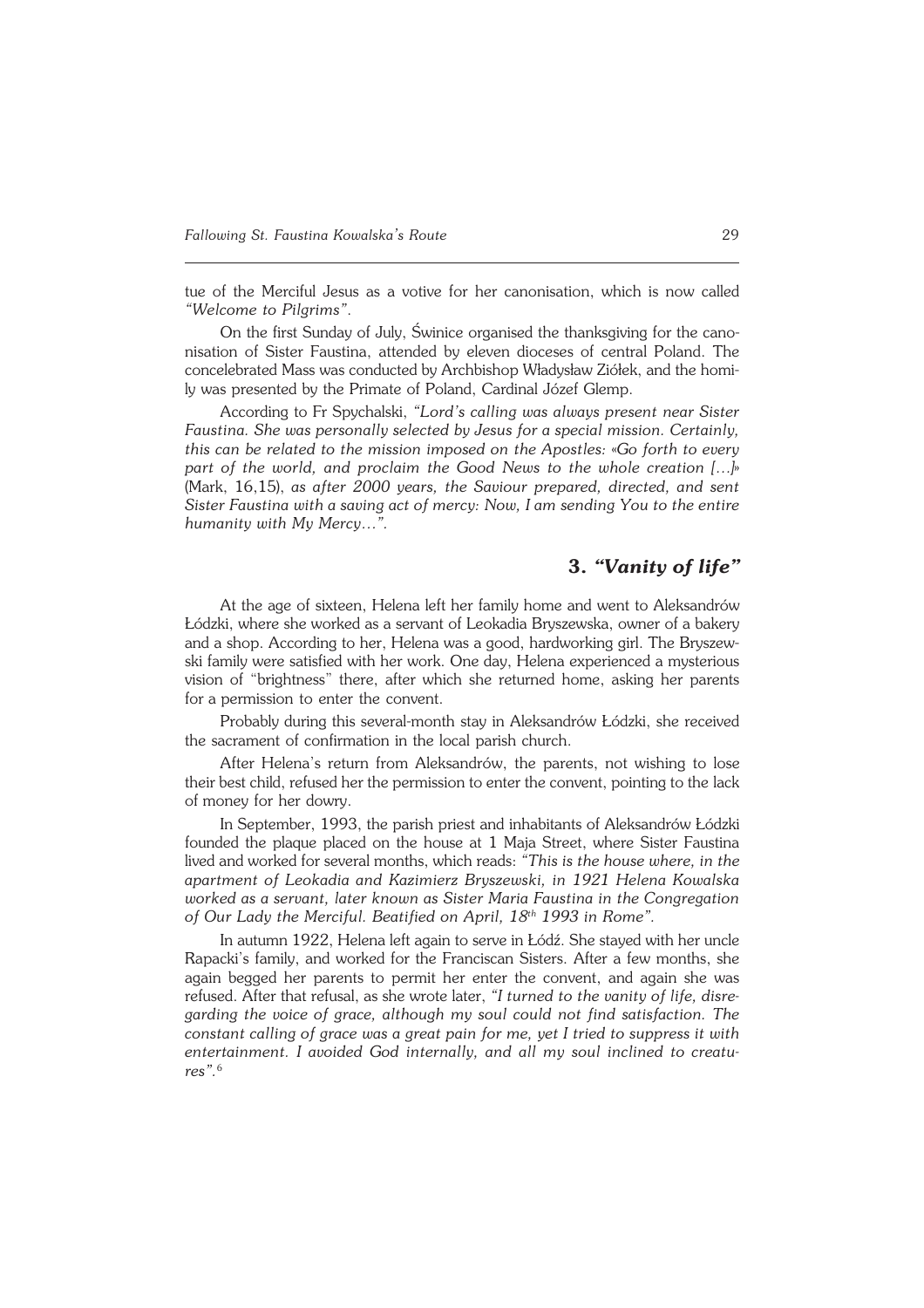By the "vanity of life", Helena Kowalska meant the ordinary life of people in the world where not much attention is given to the inner inspiration of the grace.<sup>7</sup>

From February, 2nd 1923 to July, 1st 1924, she stayed at the house of Mar− cjanna Sadowska, owner of the shop at 29, Abramowskiego Street in Łódź, where she worked as a housekeeper and took care of the children. As her employer said later, Helena *"was nice, polite and hardworking. […] So good that it cannot be described".*<sup>8</sup>

#### **4.** *"Divine Grace triumphed in her soul"*

*"Still, the Divine Grace triumphed in her soul"* – during the folkdances in July 1924, Helena saw Jesus in pain, asking her *"How long will I suffer, and how long will you delude me?"* Shaken by the vision, she immediately left her friends and two sisters, and went to the cathedral of St. Stanislaus Kostka to pray that God tells her what she should do. As she wrote *"It was beginning to get dark, there were few people in the cathedral; disregarding everything around me, I prostra− ted myself on the floor in front of the Holy Sacrament, and asked God to tell me what to do".*<sup>9</sup> Hearing the words: *"Go to Warsaw, there you shall enter the convent"*, *"inone dress, without anything else"* she left for the capital.

The folkdances attended then by Helena took place in 'Wenecja' (or Słowacki) Park in Łódź, situated about 1 km away from the cathedral. This event, a breakth− rough in the life of then nineteen−year−old Helena, has been commemorated by ametal plaque attached to a tree, which reads: *"In 1924, in this park, during folkdances, Lord Jesus appeared to 19−year−old Helena Kowalska, and called her to the convent life. At the Congregation of Our Lady the Merciful, she was given the mission to proclaim the truth of God's merciful love and to pass on the new forms of devotion to Divine Mercy. Nowadays, Sister Faustina is known as the Apostle of the Divine Mercy."*

On the outer wall of the Cathedral of St Stanislaus Kostka in Łódź, where Helena often prayed, attended the Mass and received the command to go to War− saw, a bronze plaque was placed with the inscription: *"In the years 1922−24, this cathedral was the place of prayers and the decision to enter the Congregation of the Sisters of Our Lady the Merciful of Helena Kowalska – the Blessed Sister Faustina, Apostle of the Divine Mercy."*

#### **5. Entering the convent**

After she came to Warsaw, Helena went to St. James' Church at Grójecka Street in Ochota district. There parish priest, Jakub Dąbrowski, gave her the ad− dress of Aldona Lipszycowa in Ostrówek (commune of Klembów, county of Radzy− min), where she could stay. *"At that time*, she wrote in her *Diary, I looked for*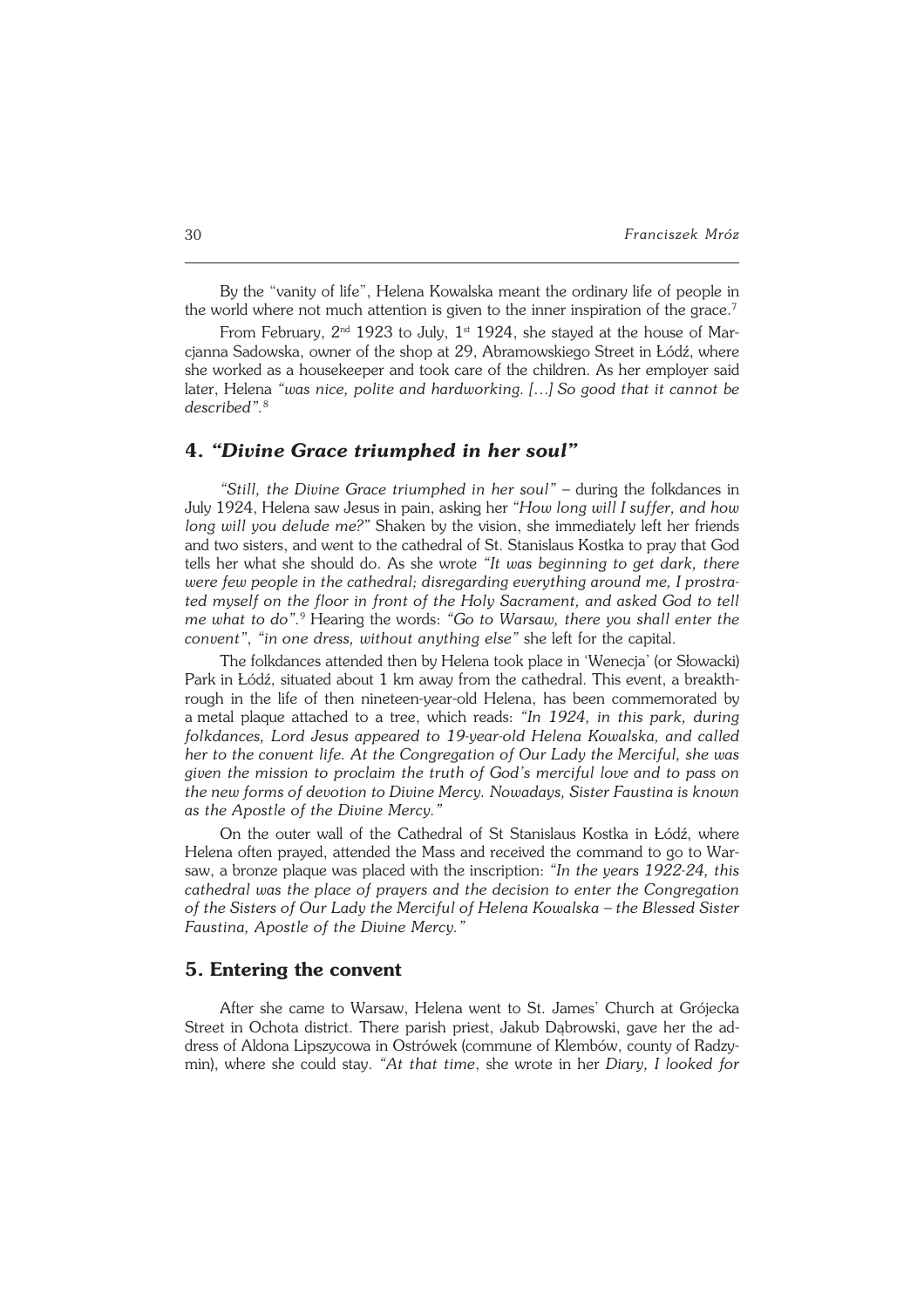*aconvent, yet wherever I knocked, they refused me. My heart was in pain andIsa− id to Jesus: Help me, do not leave me alone".*<sup>10</sup>

At last she knocked on the gate of the Convent of the Sisters of Our Lady the Merciful at 3/9 Żytnia Street. *"When Mother Superior* [came] *to see me, the present Mother General Michaela*, she wrote in her *Diary, after a short conver− sation commanded me to go to the house of the Lord and to ask whether Heaccepted me. I immediately understood that I was to ask Lord Jesus. I went to the chapel with a great joy and asked Jesus: Lord of this house, do you accept me? – That is what one of the sisters commanded me to ask You. And I heard the voice:* I accept you, you are in My Heart. *When I returned from the chapel, Mother Superior first asked: So, has the Lord accepted you? I answered yes. If the Lord has accepted you, so will"*. 11

The chapel where Helena Kowalska began her way to holiness at the Congre− gation of the Sisters of Our lady the Merciful, was situated in a separate building, also in Żytnia Street, next to the Sisters' house.

The history of this chapel, the present Church of the Divine Mercy, is related to the Congregation of the Sisters of Our Lady the Merciful, called the Magdalenes, which was founded in Warsaw in 1862 to take care of the fallen girls and women. The convent at Żytnia Street was the first house of the Congregation in Poland. In 1872, in place of the wooden chapel, a small stone church was erected, desi− gned by Władysław Kosmowski, on a rectangular plan with an apse. As the con− struction was performed at the time of Russian oppression, from the side of Żytnia Street, the church was hidden behind the facade of a residential house, and the entrance was situated from the side of the nuns' garden. In the times of Sister Faustina's stay at the convent, the chapel served only for the nuns and girls of the convent, therefore it was not used by lay people.12 In the years 1936−38, when the convent was enlarged, the Church was expanded by adding an aisle, and a bell− tower at the main entrance, the sanctuary was also extended. During World War II, the church faced the walls of the Jewish ghetto, becoming a place of refuge and help for the Jews, especially Jewish youth. During the Warsaw Uprising, it was one of the main points of resistance. InAugust 1944, the church and other Congrega− tion buildings were burnt, and the majority of sisters and girls were taken to the concentration camp.

In the after−war period, the communist authorities did not allow for the resto− ration of the chapel and the convent of the Sisters of Our Lady the Merciful for years.

Cardinal Stefan Wyszyński, in his act of December, 15<sup>th</sup> 1980, erected the parish of the Divine Mercy, and granted it the former chapel of the Congregation ofOur Lady the Merciful as the parish church.

The Church of Divine Mercy in Żytnia Street is the only sacral building in War− saw which has not been restored after the war.

In the high altar is the image of the Merciful Jesus, consecrated on April, 19th 1998 by Cardinal Józef Glemp. The image has visited all parishes of the Warsaw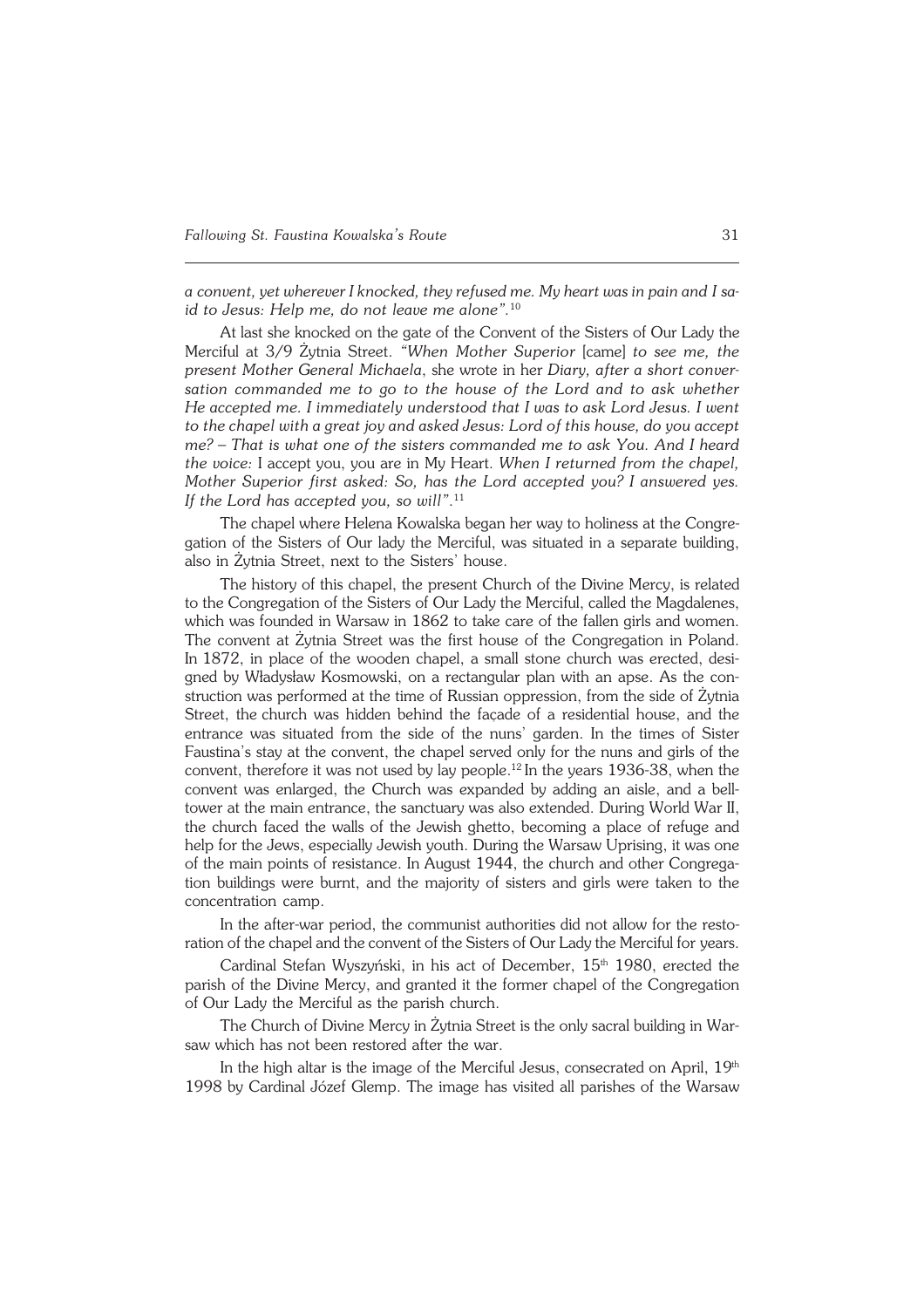Archdiocese. With the celebration of Christ the King of the Universe (November,  $21<sup>st</sup>$ ) in 1999, it returned to the church for good.

In the chapel devoted to Sister Faustina, next to her image, one may find abronze plaque, unveiled on Divine Mercy Sunday in 2000, which reads: *"To the Merciful God with humble adoration and gratitude for the grace of the canoni−* sation of Sister Faustina. Followers of the Divine Mercy".

On the fourth Sunday of a month, the church celebrates the Hour of Mercy, while every Friday and Saturday the chaplet of Divine Mercy is said. Nowadays, the parish, headed by Fr Tadeusz Polak since 1997, is dedicated to the Divine Mercy and Saint Sister Faustina.

Mother Superior, Michaela Moraczewska, promised to accept Helena to the convent, yet only after collecting a modest dowry. That is why for the following year, Helena worked as a servant girl for Aldona Lipszycowa in Ostrówek.

On August, 1<sup>st</sup> 1925, on the Eve of Our Lady of the Angels, Helena Kowalska again entered the convent in Żytnia Street and was finally accepted to the Congre− gation of Our Lady the Merciful. It was a great joy for her, as testified by the sentence of her *Diary*: *"It seemed to me that I had entered Paradise".*<sup>13</sup>

# **6.** *"I have called you here and nowhere else"*

Only after three weeks of staying at the convent of the Congregation of Our Lady the Merciful, she decided to *"join a stricter convent,"* as there was *"little time for prayer"* here. Yet during the prayer in her cell, she saw the suffering face of Jesus, who said to her: "You hurt me a lot if you leave this Convent. I have *called you here and nowhere else, and I have prepared many instances of grace for you*".<sup>14</sup> From that moment, she felt very happy being at the convent of Our Lady the Merciful.

Helena Kowalska spent first months of her convent life at the house in Żytnia Street in Warsaw. The convent, as has been mentioned before, was the first house of the Congregation of Our Lady the Merciful in Poland, and its consecration, together with the Blessed Virgin Mary House for Girls, took place on November,  $1<sup>st</sup>$  1862.<sup>15</sup> As the convent chapel was in a separate building, another small chapel was made on the first floor of the house. The chapel, where the *Sanctissimum* was kept, and Mass was held from time to time, was popularly called "the small chapel" or"Little Lord Jesus".<sup>16</sup>

The change of her lifestyle and spiritual experiences caused Helena, a young postulant, to be sent for medical treatment to Skolimów.

On January, 23rd 1926, she left for the convent in Cracow−Łagiewniki, where she completed her postulancy. In this house, on April,  $30<sup>th</sup>$  1926, she took the habit and the name Maria Faustina. After the end of the two−year novitiate and eight days of retreat, she took her first temporary vows of chastity, poverty and obedience.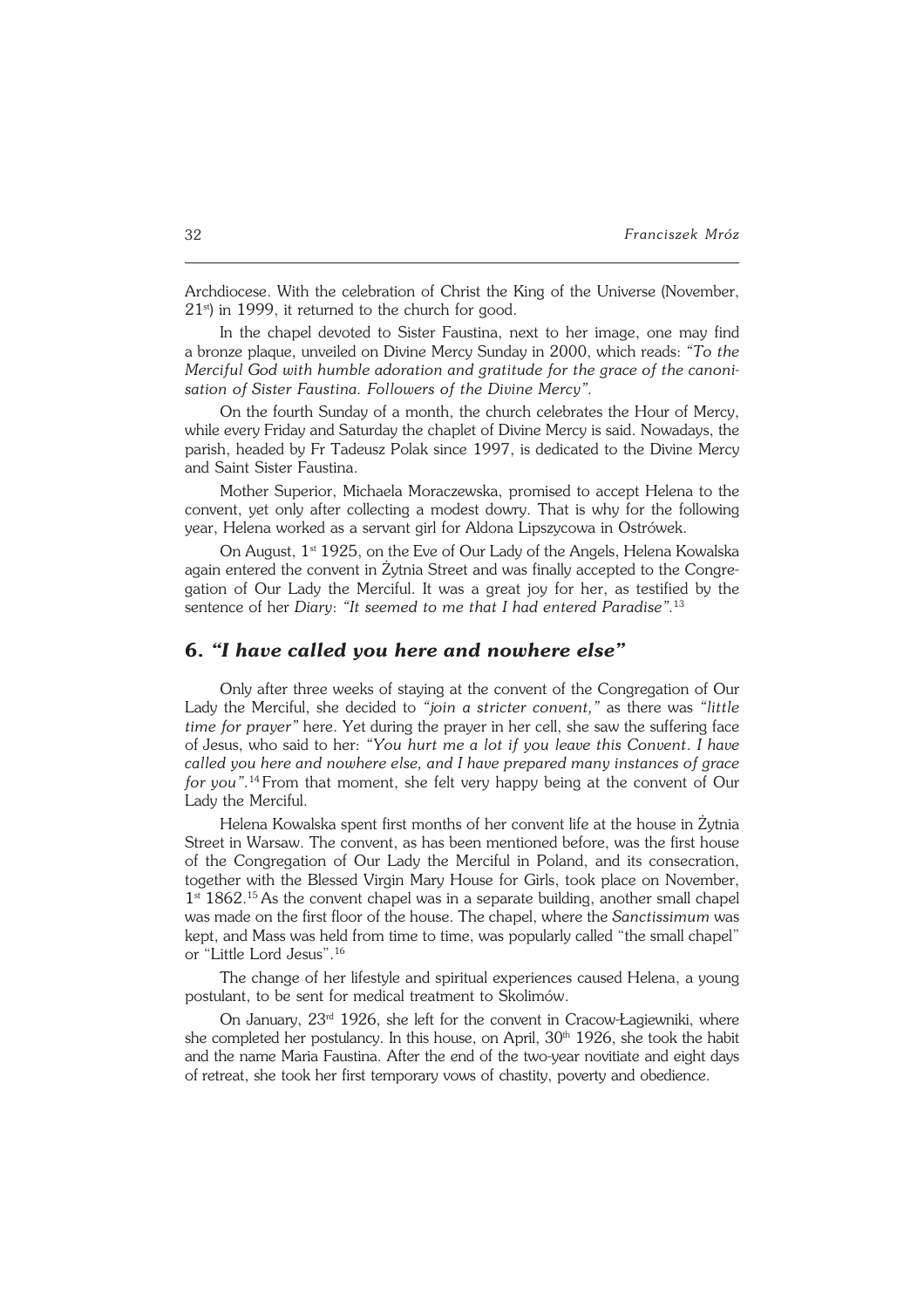On October,  $31<sup>st</sup>$  1928, Sister Faustina left again for the house in Warsaw inŻytnia Street, to work in the kitchen.

In February 1929, her superiors sent her to Vilnius, where until June she substituted for a sister who was on her third probation: and in August that year  $-$  to the convent in Kiekrz, a small village near Poznań, with 500 inhabitants, where in turn she substituted for a sick sister in the kitchen.

The beginnings of the house in Kiekrz date back to 1928. The convent is situated outside the village, 2.5 km away from the parish church. Since 1987 Kie− krz has formed a part of Poznań.<sup>17</sup> Her stay at this house was described in the *Diary* asfollows: *"When I was in Kiekrz, to substitute for a sister for a short period of time, one day in the afternoon I went across the garden and stood at the lake, andImeditated on this element. Suddenly, I saw Lord Jesus beside me, saying to me gracefully: I have made all this for you, my beloved, and know that all the beauties are nothing if compared to what I have prepared for you in eternity"*. 18

# **7.** *"Paint the image"*

Probably in May or June 1930, Sister Faustina came to the convent in Płock. She remained there until October, 1932. Here she worked first in the bakery, then in the kitchen and the bakery shop. Here, on February,  $22<sup>nd</sup> 1931$ , when she was in her cell on the first floor, she had the vision of Jesus Christ. As she later wrote inher *Diary*, she saw: *"Lord Jesus in a white garment. One hand raised for blessing, and the other touched the garment at the chest. From the opening ofthe garment emanated two rays, one red and the other pale. I looked at the Lord, while my soul was full of fear and great joy. After a while Jesus said to me:* «*Paint the image according to the vision you see, with an inscription: Jesus, Itrust in You. I want this image to be worshipped in your chapel, and then in the entire world* »".<sup>19</sup>

The beginnings of the convent of Our Lady the Merciful in Płock are related to the person of Jakobina Łabanowska and Fr Antoni Julian Nowowiejski, later Bi− shop of Płock. In autumn 1889, Łabanowska came to Płock in order to found a house of the Congregation of the Servitors of Jesus, to take care of servants. Yet instead of working with servants, the sisters devoted their time to fallen women. With the help of Fr Nowowiejski, the House of the Guardian Angel was founded, and a congregation with a diocesan status, called the Institute of "Divine Love", approved by the Bishop of Płock, Michał Nowodworski.<sup>20</sup> Fr Nowowiejski, knowing the Congregation of Our Lady the Merciful, established contacts with it, and some time later influenced the sisters of the Institute of "Divine Love" to merge with the congregation of Warsaw, which occurred in 1899 on approval of the Church authorities.21 All sisters took vows and became members of the Congrega− tion of Our Lady the Merciful.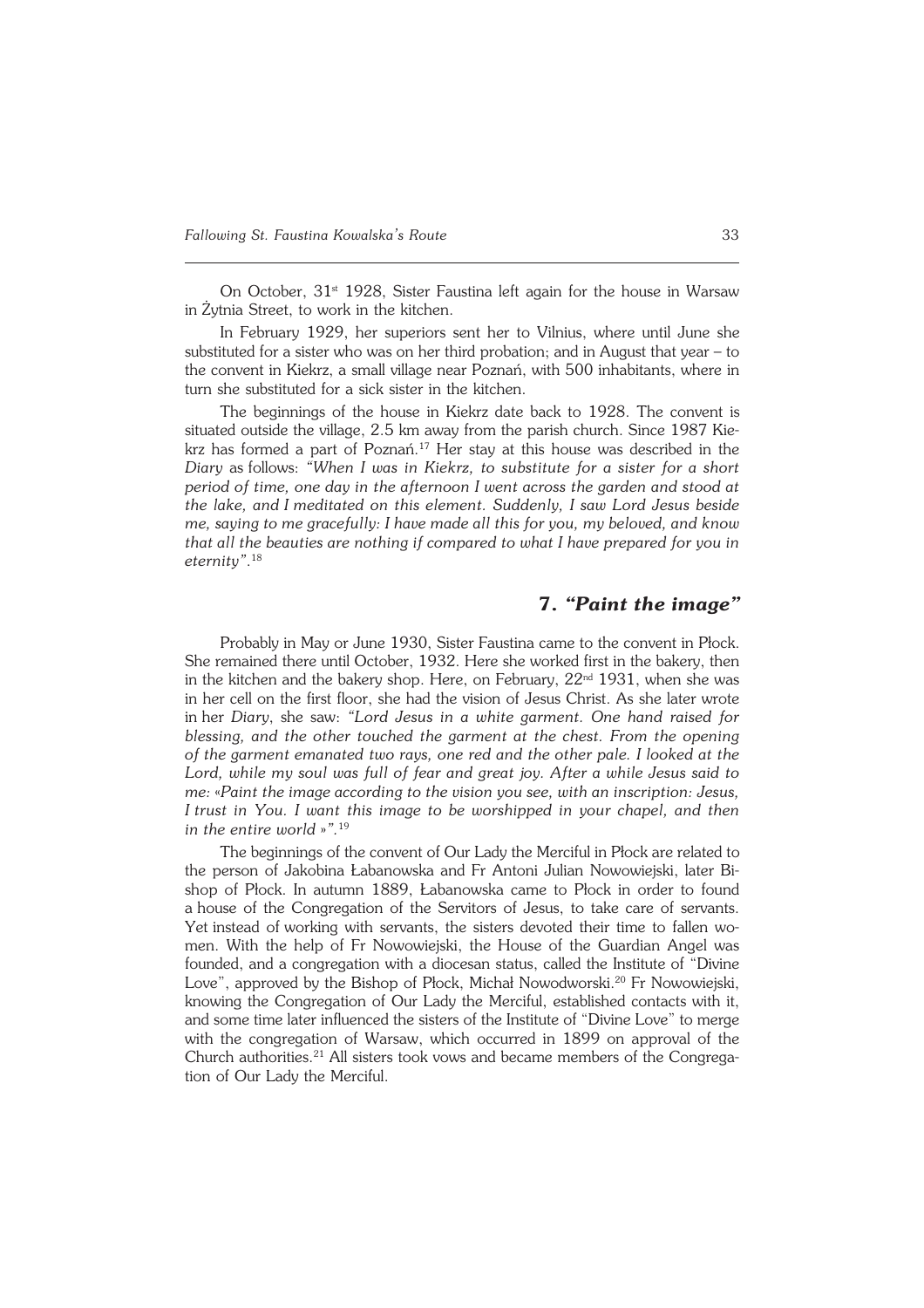The House of the Guardian Angel and the convent house in Płock were abo− lished in 1950, by the decision of the Board of the Regional Council in Warsaw. All nuns were moved to the convent in Biała. As Sister Petronela said, communist authorities forbad the nuns to come near the building of the former convent. The nuns, however, whenever they could, showed the house where Sister Faustina used to live to the believers. In the 1980s, as Sister Petronela said, the house *"went into ruin from day to day"*. And it seemed as if someone was devastating it on purpose. The remains of the convent where the Apostle of the Divine Mercy lived consist of parts of the foundations. In the place of her cell where Lord Jesus com− manded her to paint His image, there is a statue of Jesus, consecrated on October, 30<sup>th</sup> 1991 by Bishop Roman Marcinkowski.

The chapel of the Congregation of Our Lady the Merciful at the Old Square in Płock was proclaimed the diocesan Shrine of the Divine Mercy on April, 30<sup>th</sup> 2000. The decision to erect the shrine was announced by the Bishop of Płock, Stanisław Wielgus, during the thanksgiving Mass for the canonisation of Sister Fau− stina, celebrated with 30 priests in the court of the convent. The chapel is also a Jubilee shrine where one may receive a plenary indulgence. The  $22<sup>nd</sup>$  of each month is aspecial day here, devoted to the Divine Mercy to commemorate the revelation of February,  $22<sup>nd</sup> 1931$ . On such occasions, the chapel is full of people. Before the Mass, during the Chaplet of Divine Mercy, pleas and expressions of gra− titude, written by pilgrims within an entire month, are read aloud.

The chapel boasts the relics of Sister Faustina's thumb, placed behind glass in a special case. Above, on the wall, hangs an image of the Apostle of the Divine Mercy, painted by Elżbieta Hoffman. When painting the image, the artist used the photograph in the Sister Faustina's documents.

In the high altar is the image of the Merciful Jesus *"Jesus, I trust in You"*, also painted by Elżbieta Hoffman. The painting was consecrated by Pope John Paul II, during his visit to Płock. From June,  $7<sup>th</sup>$  1992 the painting peregrinated in the entire Płock diocese. The image's stay at parishes was accompanied with retreats or mercy missions. The solemn completion of the peregrination took place on May, 7 th 2000, before the Płock cathedral, during the main celebration of the Jubilee. Then the painting was taken to the chapel, the Diocesan Shrine of the Divine Mercy at the Old Square. It must be stressed that for the first time, the image of the Merciful Jesus was hung in the chapel as early as 1939, and it was painted by one of the graduates of the House of the Guardian Angel.

The chapel of the Sisters of Our Lady the Merciful in Płock is open to visitors and pilgrims all day. It is for them that the Holy Sacrament is exhibited, and every day the Hour of Mercy is celebrated. All pilgrim groups coming to the shrine are recorded in the *Book of Pilgrims*. Apart from the chapel, pilgrims may also visit the bakery where Sister Faustina worked, with the preserved stove from her times.

During her stay in Płock, Sister Faustina also visited Biała, then a village near Płock, where the convent bought the buildings of a former manor, and converted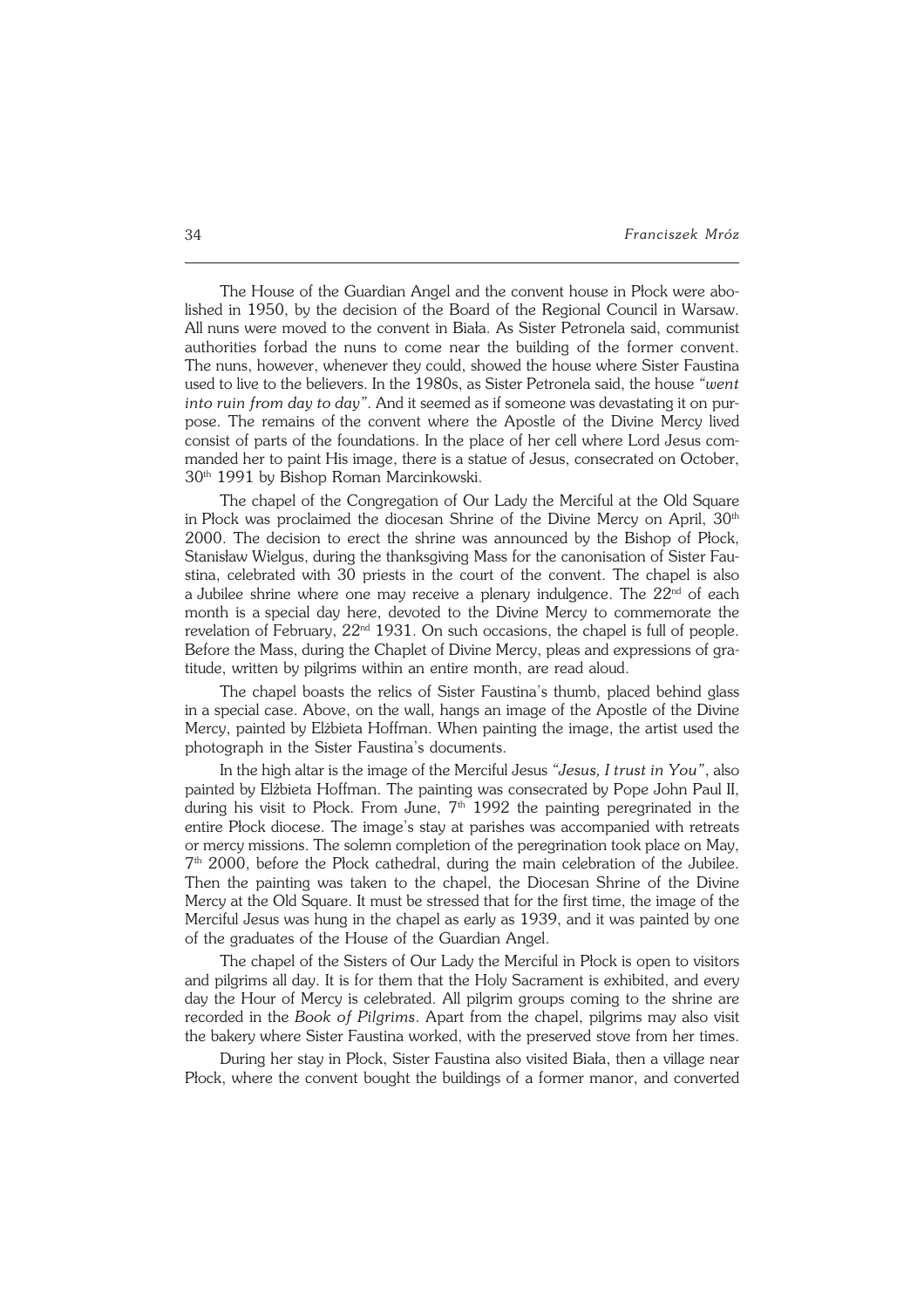them into a rest house for nuns and girls. Sisters' apartments were situated in a small mansion in a garden, the main entrance from the side of the garden.<sup>22</sup> The house in Biała was consecrated in 1929, therefore two years before Sister Faustina's stay.

Sister Faustina was sent to Biała for treatment. There she had *"the honour* to adorn the chapel with flowers". Also there, when she picked a bunch of beautiful roses "in order to adorn the room of a certain person", she saw Lord Jesus, who, asshe wrote in her *Diary*: *"asked gracefully: My daughter, for whom are you carrying these flowers? My silence was the answer to the Lord*, she continu− ed, *as in that one moment I realised that I had a very subtle relation with that person that I had not perceived before. At that moment Jesus disappeared. Immediately, I dropped the flowers and went in front of the Holy Sacrament with my heart full of gratitude for the grace of learning about myself"*. 23

In November 1932, she left for Warsaw for the third probation (which lasted five months) before taking the final vows. Earlier, she had been on a retreat in Walendów (which lasted eight days), during which she wrote: *"My spirit was in God, despite my external conversations and even despite my visit to Derdy"*. 24

Derdy, situated 21 km away from Warsaw, was the third house of the Congregation of Our Lady the Merciful in Poland. In the language of the congregation, itwas called the House of St. Joseph, or Józefów.<sup>25</sup> A portion of a field, forest and some farm buildings in Derdy were donated to the Congregation by Duchess Czetwertyńska, in order to establish a house for morally endangered orphans. Inturn, Count Gustaw Przeździecki, seeing the development of the house in Derdy, in1896 donated to it the estate of Walendów, situated 1.5 km away from Derdy. In 1908 the construction of the house for children began, and later of the house for the sisters, who moved there in April 1913.

On April, 18th 1933 Sister Faustina left for Cracow for an eight−day retreat before her final vows, which she took on May, 1<sup>st</sup> 1933 (celebration conducted byBishop Stanisław Rospond). *"I am in Him, and He is in me. In the moment, when the Bishop put the ring on my finger*, she wrote after her vows, *God pene− trated my entire soul […]*'*"*. 26

# **8. In Vilnius**

By the decision of Mother General, Michaela Moraczewska, after taking her vows, Sister Faustina left for Vilnius on May,  $27<sup>th</sup>$  1933. On her way, she stopped at Częstochowa, at the feet of Our Lady of Jasna Góra, Mother and Queen. *"Forthe first time I saw the Mother of God*, she wrote later, *when I went at five o'clock in the morning to see the image revealed. I prayed without a break until eleven o'clock, and it seemed to me that I had only just come"*. 27

The house of the Congregation of Our Lady the Merciful in Vilnius, at Antokol, was purchased owing to the kindness of Duchess Maria Michałowa Radziwiłł to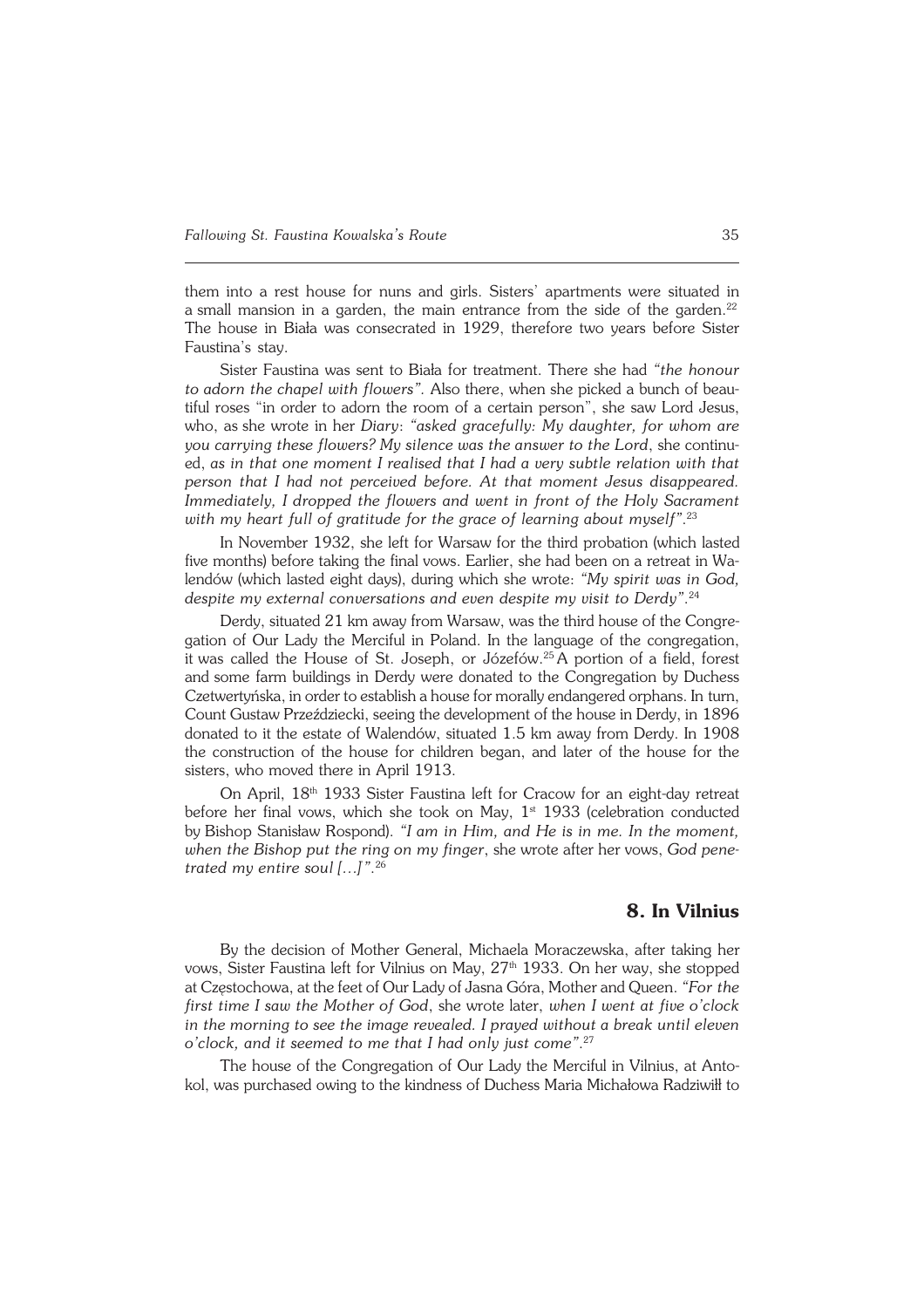mother Aniela Popławska, then Mother Superior at Derdy. The sisters moved in on May, 17<sup>th</sup> 1908.<sup>28</sup>

Sister Faustina wrote about the Vilnius house, where she stayed with short breaks until March, 21st 1936. *"Small buildings, scattered, form the convent. Itseems a bit strange after the buildings of Józefów. […] A small house, but* a great life of the community".<sup>29</sup>

The Sisters of Our Lady the Merciful in Vilnius placed three commemorative plaques on the outer wall of their house in the memory of Sister Faustina. Oneofthem reads: *"This house, in the years 1929, 1933−1936, was a place ofresidence ofthe Blessed Sister Faustina Kowalska from the Congregation ofOur Lady the Merciful, known as the Apostle of the Divine Mercy. Here Lord Jesus dictated to her the words of the Chaplet of Divine Mercy. He requested aprayer for the entire world and proclamation of the truth about the merciful love of God for man to the contemporary generations".* 

The request directed to Sister Faustina by Jesus, during her revelation in Płock, concerning the painting of His merciful image, was satisfied only in Vilnius. It was in that town where the image of Our Lady the Merciful is venerated, that Sister Faustina met Fr Michał Sopoćko, who asked the artist Eugeniusz Kazimirowski (1873−1939) to paint the image of the Merciful Jesus. On January, 2nd 1934, Sister Faustina first visited the artist. In the summer of 1934, after the artist's long consul− tation with Sister Faustina, the painting was finished. Unfortunately, Sister Fausti− na was not satisfied with it. Disappointed, she cried praying in the chapel: *"Whocan paint You as beautiful as You are?"* She then heard the words of Jesus: *"Thegre− atness of this painting lies not in the beauty of the paint or the brush, but in My Mercy".*<sup>30</sup> From the artist's workshop, the painting first went to Fr Sopoćko's apart− ment. Next, it was placed behind the enclosure, in the corridor of the Bernardine convent, at St. Michael's Church, where Fr Sopoćko was the Rector, and where Sister Faustina used to pray. Owing to Fr Sopoćko, during the celebration of the end of the Jubilee Salvation Year, from April,  $26<sup>th</sup>$  to  $28<sup>th</sup>$  1935, the image first received public adoration at the Pointed Gate (Ostra Brama).

Sister Faustina also took part in this celebration, describing it in her *Diary*: *"[…] April, 26th. On Friday, when I was at the Pointed Gate during this celebra− tion where the image was presented, I was at the sermon given by my confessor;* the sermon was about the Divine Mercy, it was the first thing demanded by Je*sus for so long. When he started speaking of this great Lord's mercy, the image became a live person, and the beams of His grace penetrated the hearts of people gathered there […]*'*"*. 31

In December 1935, during her vision, Jesus said to Sister Faustina: *"I make you the Caretaker of My Mercy. Tell your confessor that the image must be placed ina church, not behind the enclosure of this convent. Through that image I shall grant grace to souls, therefore let every soul have access to it*".<sup>32</sup> On approval from Archbishop Romuald Jałbrzykowski, on April, 4<sup>th</sup> 1937,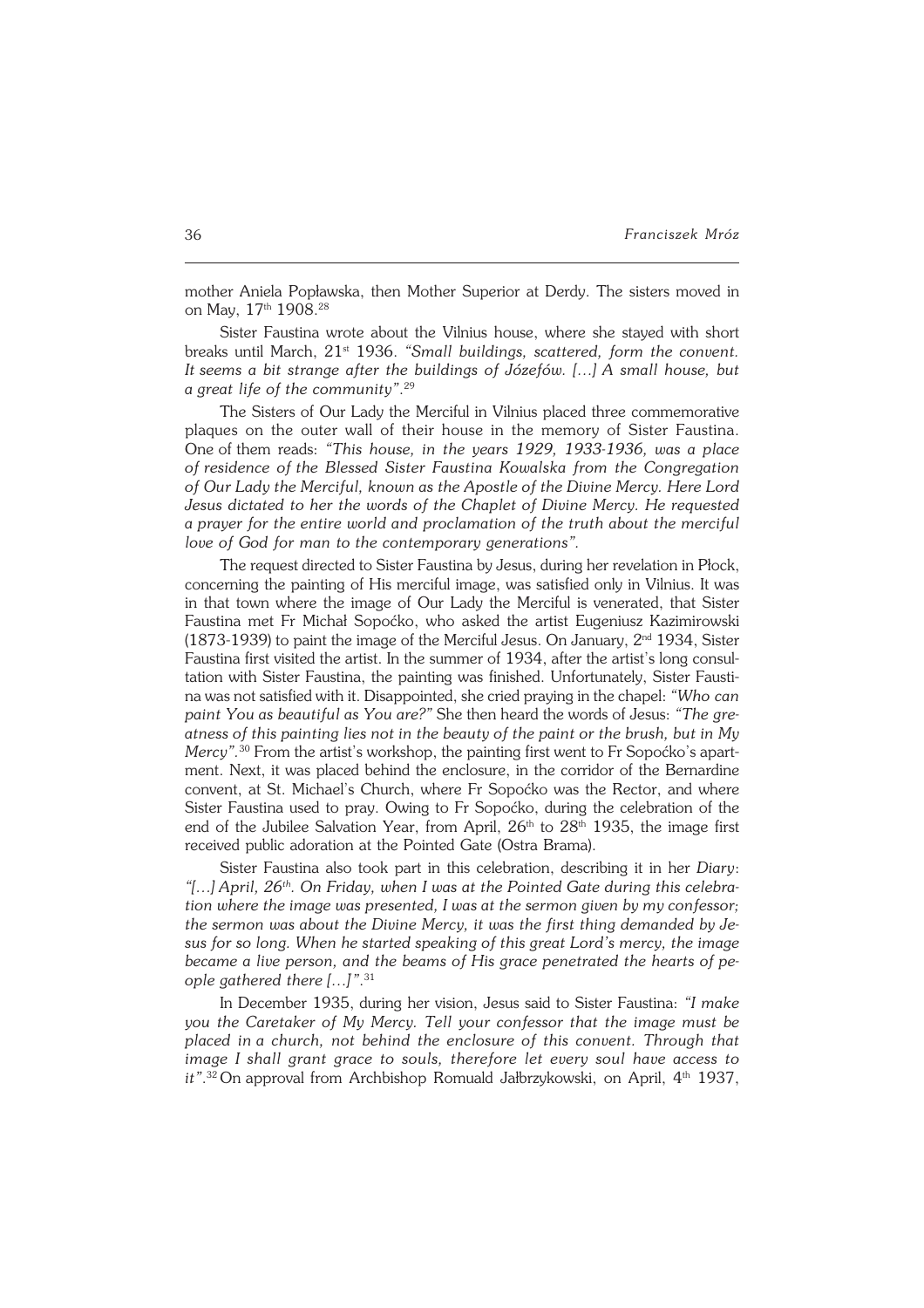FrSopoćko consecrated the image and placed the painting next to the high altar of St. Michael's Church. The image soon became popular in the entire Vilnius region, where it was publicly venerated. After the closure of St. Michael's Church in1948, the image was transferred to the Church of the Holy Spirit. Owing to Fr Józef Grasiewicz, it was taken away from Vilnius, and placed in a small village church in Nowa Ruda, near the border with Poland. After the closure of the church by the Soviet authorities in 1970, the faithful kept praying in front of it, asking God to have the Mass restored to the church. The image secretly returned to Vilnius in autumn 1986. It was placed in the Church of the Holy Spirit, where the Masses are said only in Polish.

It must be stressed that the Vilnius image of the Merciful Jesus at the Church of the Holy Spirit is greatly venerated, especially by Poles living in Lithuania, as well as by pilgrims coming to the Pointed Gate.

# **9. Difficulties and suffering, placed "as a rose" at the feet of Jesus**

On March, 21<sup>st</sup> 1936, Sister Faustina left Vilnius and went to Warsaw. Mother General directed her to Walendów, and in April 1936 to the house at Derdy.

On May, 11<sup>th</sup> 1936, she left Derdy and went to Cracow to remain there. OnSeptember, 19th 1936, she was examined at the hospital in Cracow−Prądnik (presently the John Paul II Hospital). *"When we came out from the doctor's room, and went into the sanatorium chapel for a moment*, she wrote in her *Diary*, *Iheard these words in my soul: My child, a few more drops in the cup, it will not be long"*. <sup>33</sup> During another visit at the hospital, the doctor stated a serious pulmo− nary tuberculosis, and directed that she be separated from other sisters.

From December 1936 to September 1938, the Apostle of the Divine Mercy was treated in the hospital in Cracow−Prądnik several times (about eight months altogether). This fact is commemorated by the plaque placed on the left side of the chapel.

# **10. Towards complete life with God**

In order to take care of her health, on July, 29<sup>th</sup> 1938, her superiors sent her to the resort of Rabka. She stayed there, however, only until August,  $10<sup>th</sup> 1938$ , because, as she wrote, *"she felt so poor"* that she *"was forced to stay in bed."* After her return to Cracow, Sister Faustina's health got increasingly worse. There− fore, inApril, 1938, she was again directed to the hospital in Cracow−Prądnik. From there, four months later, she wrote to Mother General, Michaela Moraczew− ska: *"Dear Mother, itseems to be our last conversation on earth. I feel very weak and I am writing with a trembling hand. I suffer as much as I can bear. Jesus does not allow it beyond my capacity. If the suffering is great, the Divine*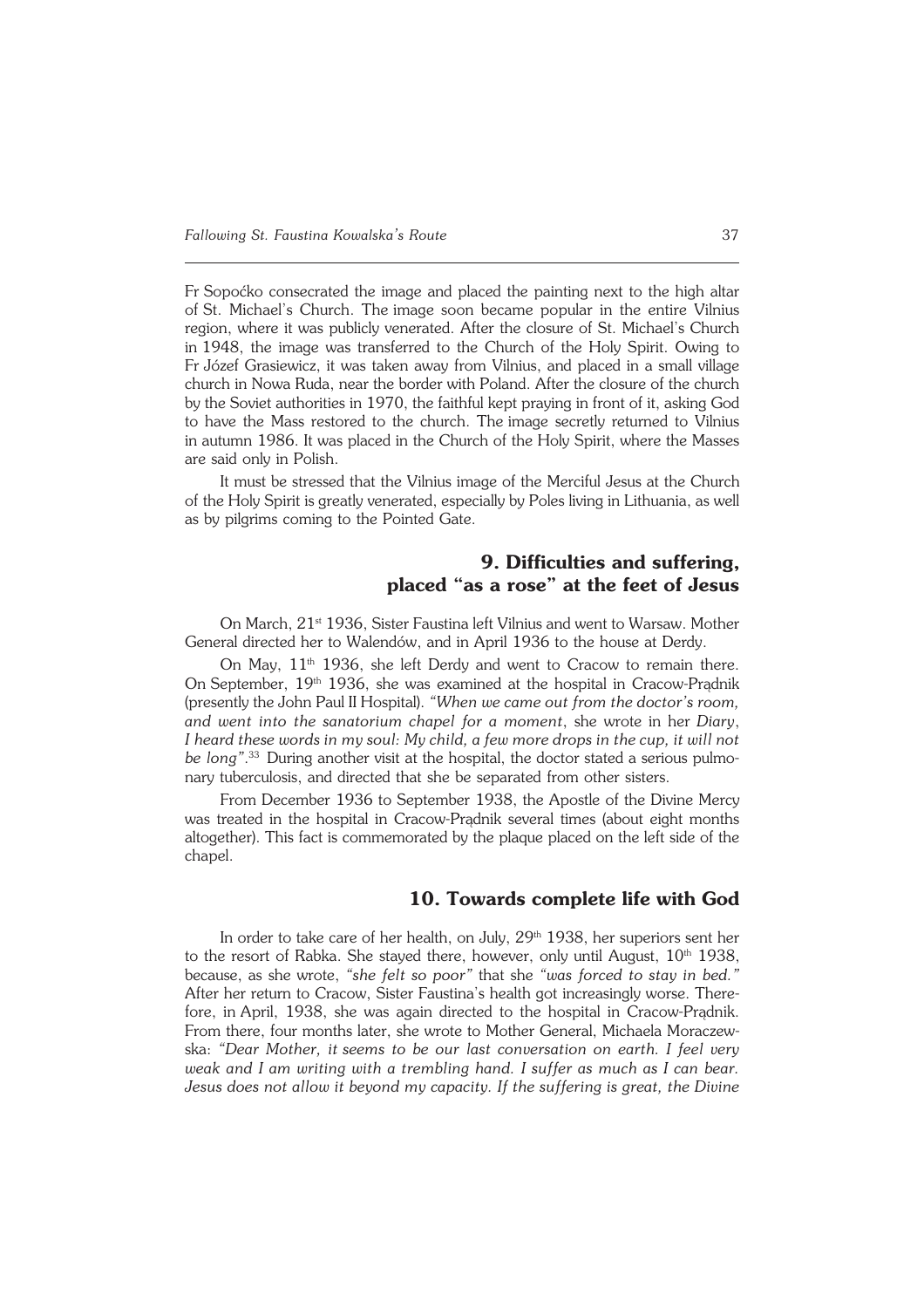*Grace is also powerful. Icompletely entrust myself to God and His Divine Will. […] Goodbye, Dearest Mother, we shall see each other at the feet of the throne ofGod"*. 34

She returned from hospital to the convent in Cracow−Łagiewniki on Septem− ber,  $17<sup>th</sup>$  1938. According to the rule, she asked all the sisters to come to her, to thank them for all favours, ask forgiveness for possible mistakes, and to say good− bye.

Sister Faustina Kowalska died on October, 5<sup>th</sup> 1938 at 10.45 PM, at the convent of the Congregation of Our Lady the Merciful in Cracow-Łagiewniki. The funeral took place two days later, on the liturgical commemoration of Our Lady of the Rosary, and on the first Friday of the month. Her body was buried in a common tomb at the convent cemetery in the garden of the Congregation of the Sisters ofOur Lady the Merciful.

On October,  $21<sup>st</sup> 1965$ , in the Cracow Archdiocese, information process was started aiming at the beatification of Sister Faustina. In November 1966 her corpse was exhumed, transported to the chapel in Cracow−Łagiewniki and placed under the floor, to the right of the entrance.

On March, 25<sup>th</sup> 1993, translation was performed, that is the final transportation of Sister Faustina's remains. They were placed in a small coffin−reliquary, made of sandal wood, specially imported by Cardinal Franciszek Macharski from Rome. The coffin was placed in the altar, under the image of the Merciful Jesus, known for the grace it bestows; while the tombstone from the former grave was placed under the altar mensa. The presentation of the coffin with the relics of Sister Faustina was performed just after the announcement of the beatification act by Pope John Paul II on April, 18th 1993.

Owing to the increasing number of the pilgrims to the Shrine in Cracow− Łagiewniki, in 1995, a marble praying desk was placed in front of the altar of the Divine Mercy with a relic of Sister Faustina placed behind glass (bone from the spine).

By a decree of November,  $1<sup>st</sup>$  1992, Cardinal Franciszek Macharski officially proclaimed the convent chapel in Cracow−Łagiewniki as the Shrine of the Divine Mercy. On June, 29th 1996, Cardinal Macharski established the *Foundation forthe Shrine of the Divine Mercy*, with the purpose of the construction of the Basilica of the Divine Mercy. The Foundation has been collecting funds since January 1997, and directs the works related to the construction.

### **11. Conclusions**

Among many pilgrimage routes in Poland, the recent years brought the appe− arance of the route of Sister Faustina. Nowadays, already over a million pilgrims follow that route every year, venerating the Divine Mercy, and praying through the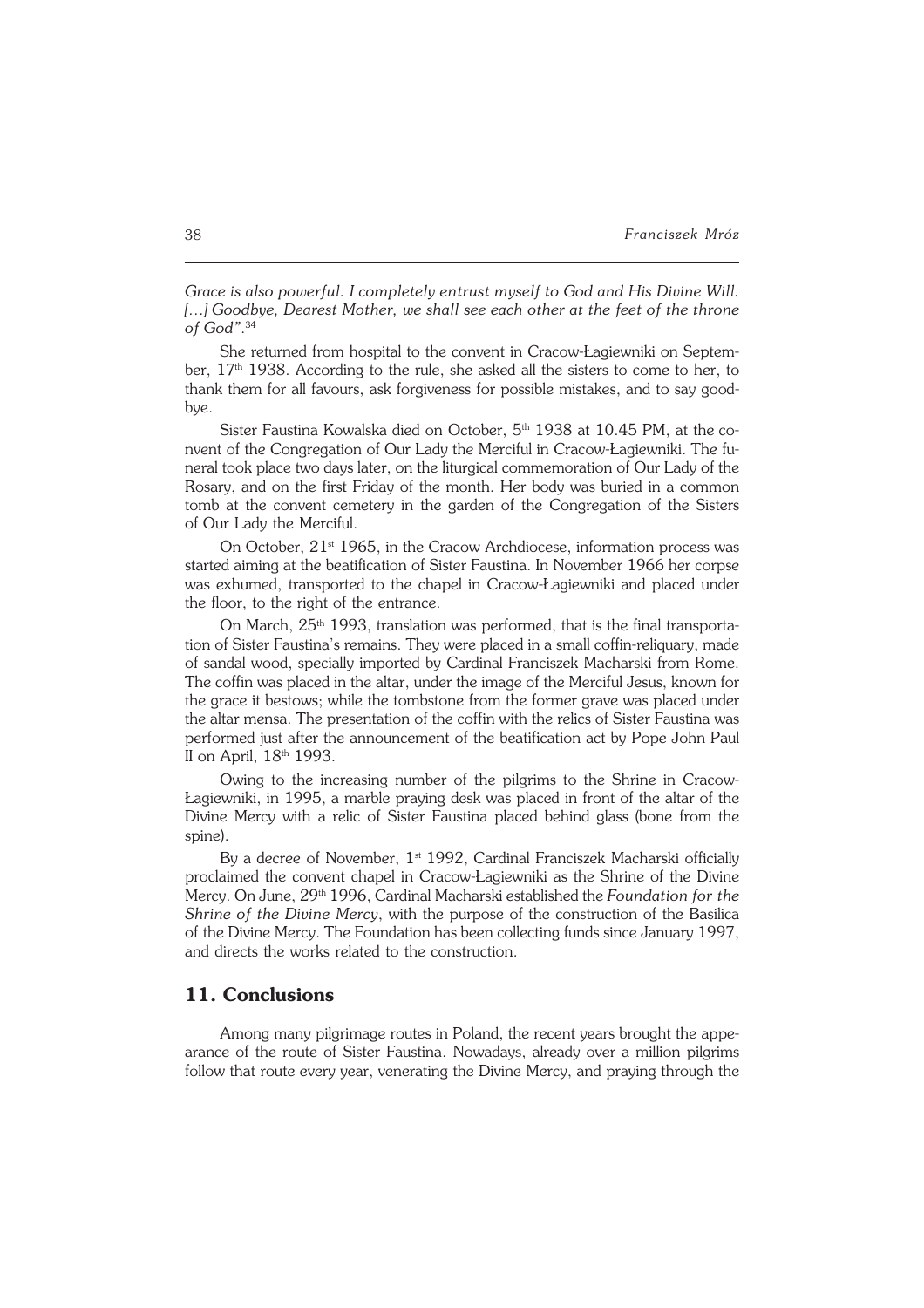intercession of the Apostle of the Divine Mercy. They mainly visit the Shrine of the Di− vine Mercy in Cracow−Łagiewniki, Płock, Częstochowa, as well as the Sanctuary of Baptism in Świnice Warckie. It is expected that due to Sister Faustina's canonisation, the pilgrimage movement following the route proposed by the author in this article will largely increase, as, according to Pope John Paul II in his homily at the canonisation Mass, Sister Faustina is *"a gift of God for our era, a gift of Polish land for the entire Church."*

The author wishes to thank Fr Stefan Spychalski, the parish priest of Świnice Warckie; Sister Elżbieta Siepak and Sister Alberta Perkowska from the Congrega− tion of Our Lady the Merciful, for all help, kindness and valuable comments, which have allowed me to write this article.

# **Literature:**

Blessed Sister Maria Faustina Kowalska, 1995,

*Dzienniczek. Miłosierdzie Boże w duszy mojej*, Wyd. ks. Marianów, Warszawa.

Bar J. R., 1966

*Zgromadzenie Matki Bożej Miłosierdzia*, Akademia Teologii Katolickiej, Warszawa.

Mileska M. I., 1992

*Słownik Geograficzno−Krajoznawczy Polski*, PWN, Warszawa.

Nowowiejski A.,

*Dzieje Instytutu Matki Bożej Miłosierdzia (1818−1907).*

Siepak E. ZMBM, 1993

*Błogosławiona siostra Faustyna*, Zgromadzenie Sióstr Matki Bożej Miłosierdzia, Warszawa−Kraków.

Siepak E. ZMBM, 1999

*Sanktuarium Bożego Miłosierdzia w Krakowie*, Zgromadzenie Sióstr Matki Bożej Miłosierdzia, Warszawa

#### **Notes:**

<sup>1</sup> Sister Faustina Kowalska, 1995, *Dzienniczek, Miłosierdzie Boże w duszy mojej* (Diary), Wyd. Ks. Marianów, Warszawa, p. 150, No 417.

2 Ibid., p. 145, No 397−398.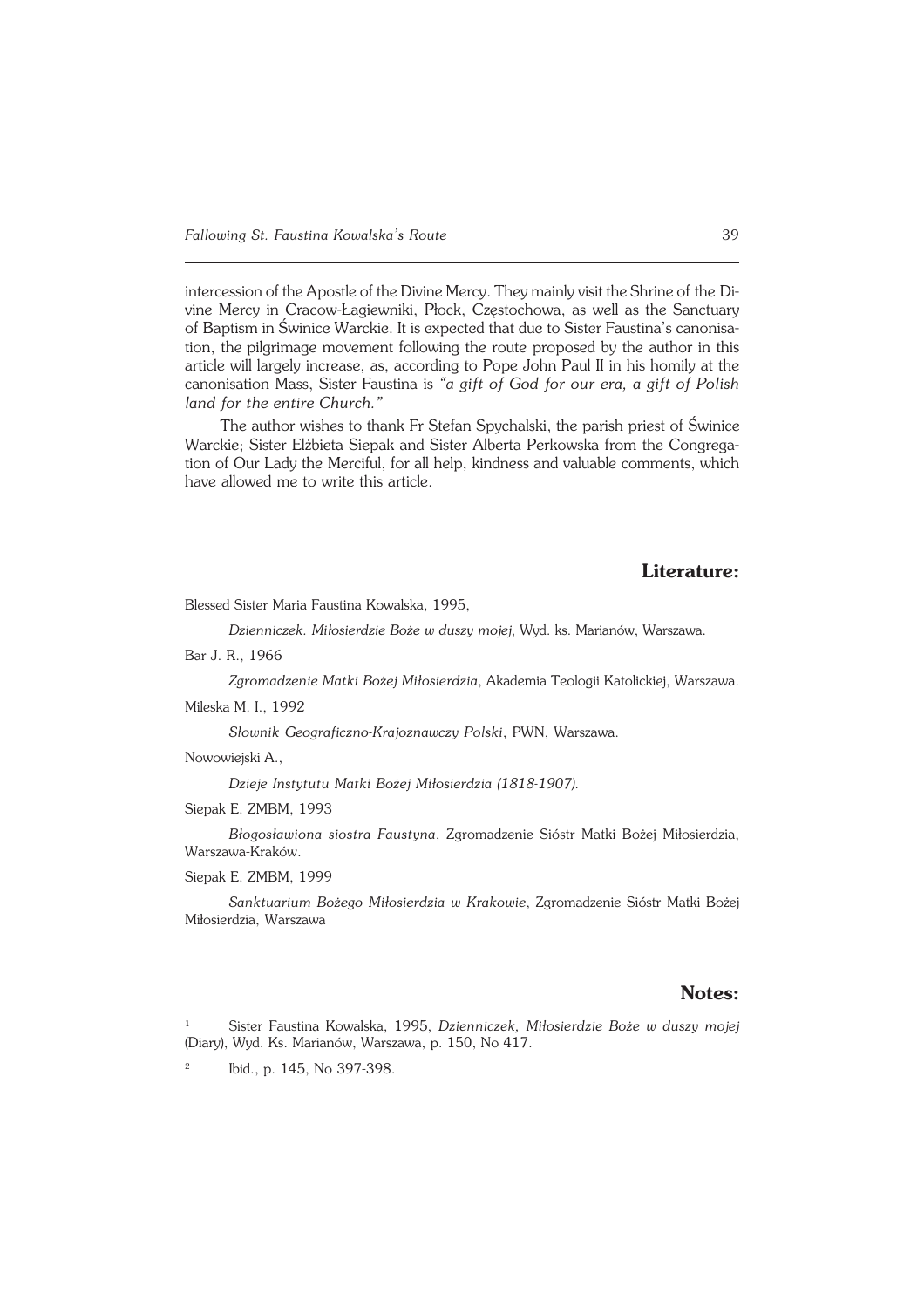Ibid., p. 25, No 7.

- M. I. Mileska, 1992, *Słownik Geograficzno−Krajoznawczy Polski*, PWN, Warszawa, p. 738.
- *Diary*, op. cit. p. 145, No 400.
- *Diary*, op. cit., p. 24, No 8.
- Ibid., p. 488, footnote 4.
- Elżbieta Siepak ZMBM, 1993, *Błogosławiona siostra Faustyna*, Warszawa−Kraków, p. 14.
- *Diary*, op. cit., p. 24, No 8−9.
- Ibid., p. 25, No 13.
- Ibid., p. 25, No 14
- Ibid., p. 493, footnote 38.
- Ibid., p. 26, No 17.
- Ibid., p. 27, No 19.

 J. R. Bar, 1966, *Zgromadzenie Matki Bożej Miłosierdzia*, Akademia Teologii Kato− lickiej, Warszawa, p. 45.

- *Diary*, op. cit., p. 490, footnote 17.
- M. I. Mileska, 1992, *Słownik…*, op. cit., p. 265.
- *Diary*, p. 80, No 158.
- Ibid., p. 36, No 47.
- A. Nowowiejski, *Dzieje Instytutu Matki Bożej Miłosierdzia (1818−1907)*
- J. R. Bar, 1966, *Zgromadzenie Matki,* op. cit., p. 75.
- *Diary*, op. cit. P. 494, footnote 63.
- Ibid., p. 45, No 75.
- Ibid., p. 88, No 177.
- J. R. Bar, 1966, *Zgromadzenie Matki*, op. cit., p. 71.
- *Diary*, op. cit., p. 107, 254.
- Ibid., p. 109, No 260.
- J. R. Bar, 1966, *Zgromadzenie Matki*, op. cit., pp. 82−83.
- *Diary*, op. cit., p. 109, No 261.
- Ibid., p. 121, No 314.
- Ibid., p. 150, No 417.